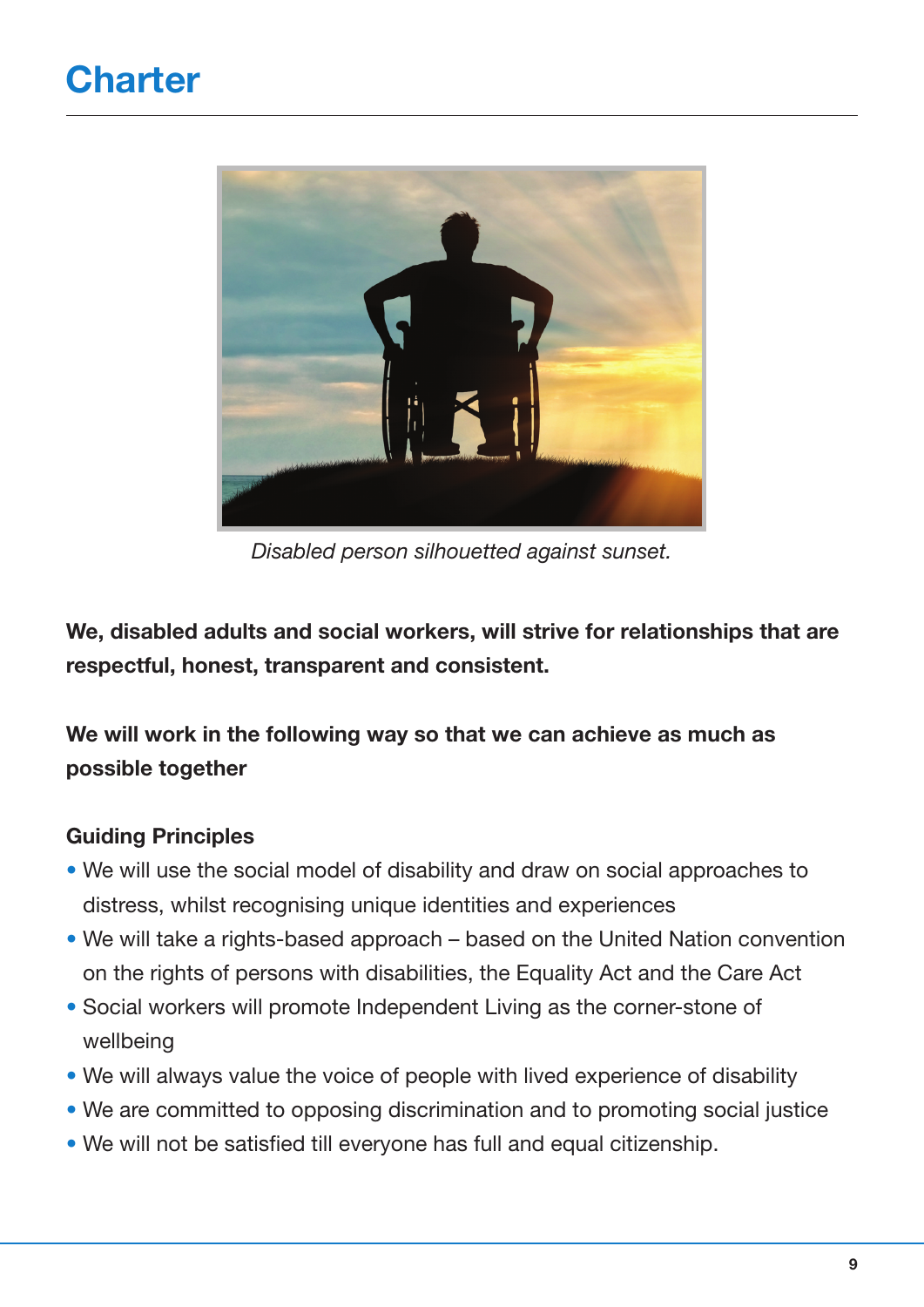## **A Personalised Approach**

- We will start with the disabled person's own views of their situation, priorities, aspirations and preferences
- We will be honest about what is possible and what is not
- We will have conversations rather than being bound by forms and procedures
- The conversations will be meaningful and will be about what disabled adults want.

## **The Process**

- We will act like people, and not just follow mechanistic processes
- We will be ambitious for each other, thinking big and creatively
- We won't be frightened of new initiatives and will work carefully to make them accessible and useful
- We will have open conversations about how things are going and what is possible
- Social workers will communicate in an accessible format
- Social workers will work in a timely, reliable and consistent way.

#### **Relationships and Respect**

- We will show respect for each other's choices, preferences and cultures
- We will listen to and act on what is not working
- We will use our expertise to help improve lives and ask for help if we don't know
- We will continue to work to overcome power imbalances between disabled adults and social workers leading to equal relationships and co-producing solutions
- Disabled adults will support social workers to learn and develop through full and equal involvement in education and training
- Social workers will continue to develop their understanding of the needs of disabled adults throughout their careers.

#### **Rights and Welfare**

- We will take action together to get the resources that are needed
- We will be prepared to talk about how the context is impacting on us